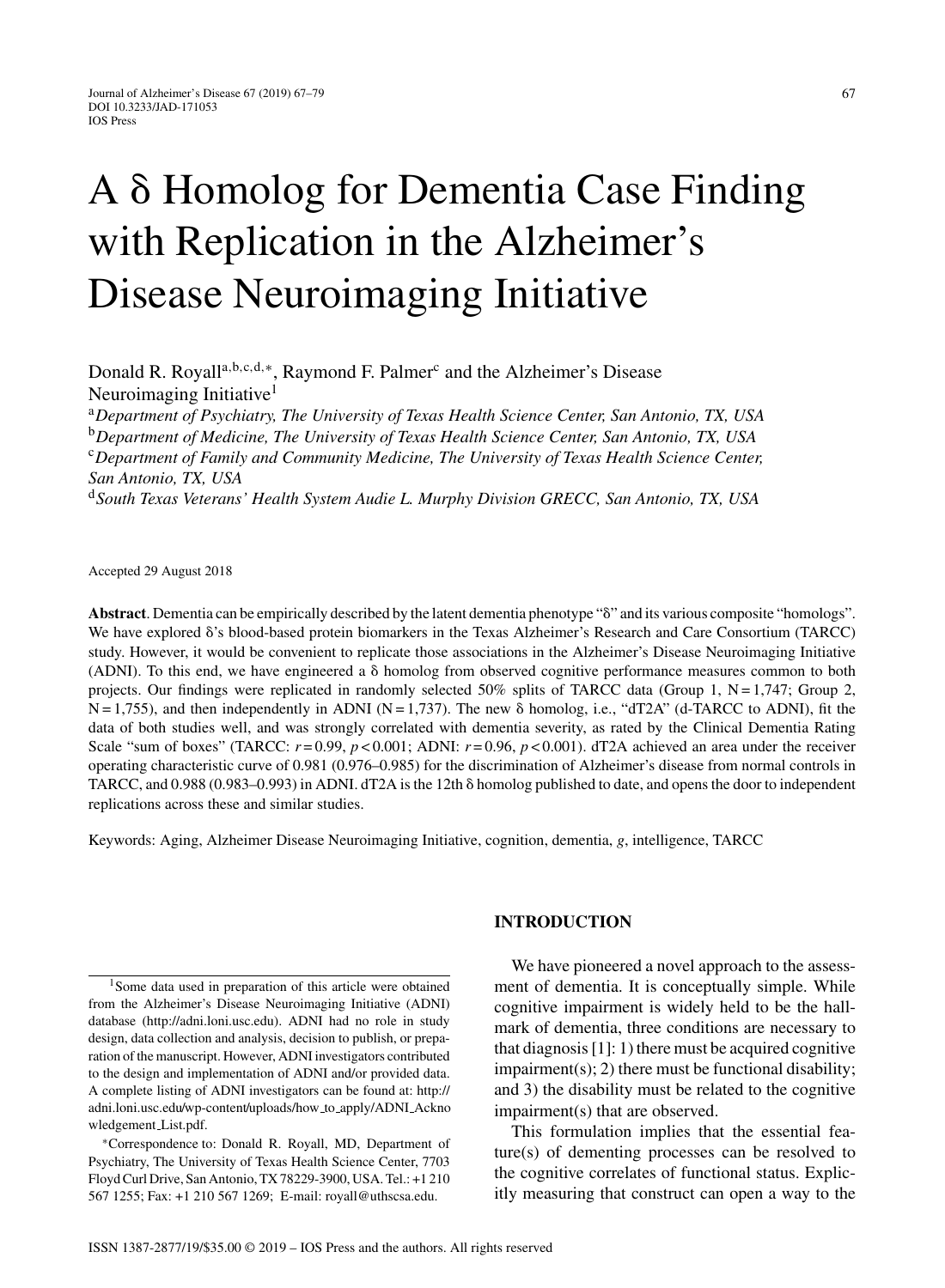completely empirical assessment and diagnosis of dementia.

Surprisingly, the association between many observed cognitive measures/domains and functional status is statistically weak [2]. However, an empirical definition of the "cognitive correlates of functional status" can be approached by confirmatory factor analysis in a structural equation model (SEM) framework. We have found that functional status is linked to cognitive performance through Spearman's General Intelligence factor "*g*" rather than through domainspecific cognitive abilities [3, 4]. Our bifactor SEM model parses *g* into two orthogonal (unrelated) fractions: 1)  $\delta$ , i.e., "the psychometric correlates of functional status", and  $2$ ) g', i.e., residual variance in *g* that is empirically unrelated to Instrumental Activities of Daily Living (IADL). Cognitive variance empirically unrelated to IADL cannot contribute to dementia by our definition. Thus, our method divorces functionally salient cognitive impairment from cognitive impairment *per se*.

The latent variable  $\delta$  can be "reified" as a composite "d-score" and applied to individuals as an omnibus dementia severity metric, i.e., a dementia-specific phenotype. Because *g* is thought to contribute to all cognitive measures, it has proven feasible to construct  $\delta$  from a wide range of measures, batteries, and samples.  $\delta$  can be constructed from a comprehensive battery of formal measures, from small batteries of formal measures, from brief batteries of "bedside" measures, and even from the items of a single measure.

We refer to each embodiment as a  $\delta$  "homolog". In genetics, a homolog is a gene descended from an ancestral gene in the same species and preserving the original's function. Similarly, and regardless of their cognitive indicators, all  $\delta$  homologs (twelve published to date) share the bifactor construction of -, target a measure of IADL, exhibit strong associations with dementia severity (e.g., as measured by the Clinical Dementia Rating Scale Sum of Boxes (CDR-SB) [5] and achieve high areas under the receiver operating characteristic curve (AUC/ROC) for the discrimination of various dementias from normal controls (NC).

Furthermore, it appears that  $\delta$  is agnostic to the etiology of dementia [6, 7]. This observation suggests that variance in cognitive performance can be divided into fractions that are necessary to dementia (i.e.,  $\delta$ ) and irrelevant to it (i.e., disease-specific variance). To the extent that disease-specific cognitive changes

(and domain-specific ones, by definition) and their biomarkers are orthogonal (unrelated) to  $\delta$  [7], they may be incapable of explaining functionally salient effects. In contrast, the biomarkers of  $\delta$  (regardless of their disease specificity) may be functionally salient, and intervention on them should produce functionally salient outcomes.

We have been studying  $\delta$  homologs and their biomarkers in the Texas Alzheimer's Research and Care Consortium (TARCC) study. TARCC is a large  $(N \approx 3,500)$ , well-characterized, ethnically diverse [n ∼= 1,200 Mexican-American (MA)] convenience sample with annual longitudinal follow-up [8].

We have associated  $\delta$  with a large number of serum proteins, including pro- and anti-inflammatory cytokines [9, 10]. Many of these associations appear to have profound ethnicity effects in TARCC [11, 12]. We have also published the serum protein mediators of specific dementia risks (including age, depressive symptoms, and the apolipoprotein (APOE)  $\varepsilon$ 4 allele) [12–16].

All these associations have been replicated in random subsets of TARCC's large sample. Regardless, TARCC has its limitations. No imaging is available and its protein biomarkers have been obtained in serum. Biomarker associations have been notoriously difficult to replicate and may be impacted by the biofluid in which they are measured [17].

The Alzheimer's Disease Neuroimaging Initiative (ADNI) offers an opportunity to replicate our TARCC findings [18]. Its cognitive battery overlaps substantially with that of TARCC, and both deployed similar blood-based biomarker panels processed by a common vendor [i.e., Rules Based Medicine (RBM) of Austin, Texas]. If we can validate a common  $\delta$ homolog across both studies, we might be able to confirm blood-based biomarkers of  $\delta$  across those studies and integrate ADNI's neuroimaging into the growing literature of  $\delta$ .

### **MATERIALS AND METHODS**

## *Subjects*

The present study is a secondary analysis of data collected by TARCC and ADNI. Informed consent was obtained from all participants (or their legally authorized proxies) before data collection, and both studies are approved by their respective Institutional Review Boards (IRB).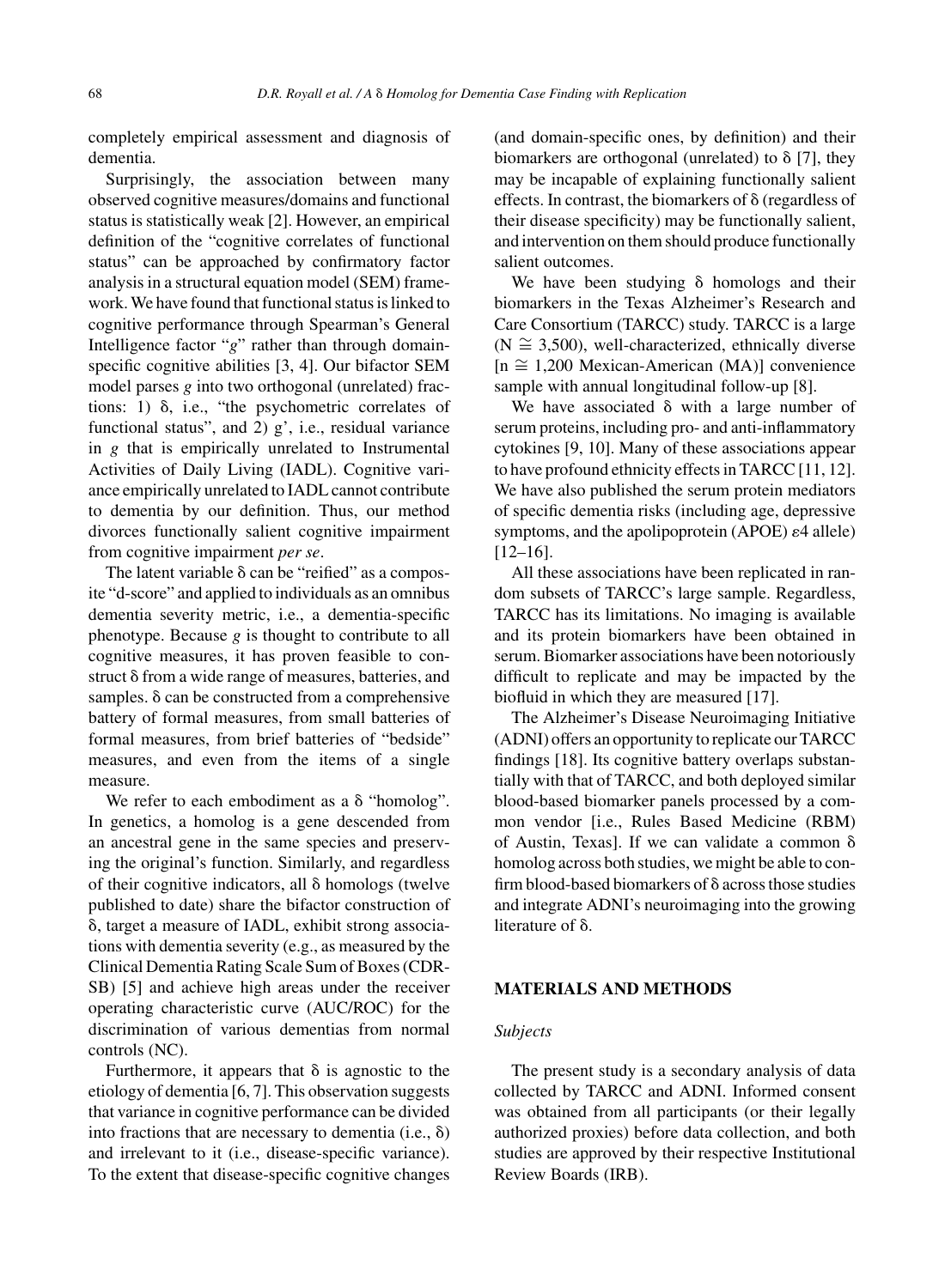#### **D.R.** Royall et al. / A  $\delta$  Homolog for Dementia Case Finding with Replication 69

## *TARCC*

Subjects included 3,502 TARCC participants. TARCC is a longitudinally followed convenience sample of elderly persons with Alzheimer's disease  $(AD)$  ( $n = 1,275$ ), mild cognitive impairment (MCI)  $(n=732)$ , or normal cognition (NC)  $(n=1,445)$  (and 58 "others") recruited from five Texas medical schools. Each participant underwent a standardized annual examination that included a medical evaluation, neuropsychological testing, and clinical interview. Categorical clinical diagnoses of AD, MCI, and NC were established through consensus. The diagnosis of AD was based on National Institute for Neurological Communicative Disorders and Stroke-Alzheimer's Disease and Related Disorders Association (NINCDS-ADRDA) criteria [19]. The diagnosis of MCI was based on site-specific consensus-based clinical diagnoses derived from all available information but without reliance on specific neurocognitive tests and/or cut-scores. "All available information" included the results of TARCC's entire neuropsychological battery, clinical evaluations, informant interviews, and any available outside medical records. We could not easily use cut-scores because MA norms are not available for many measures.

## *ADNI*

ADNI data used in the preparation of this article were obtained from the ADNI database [\(http://adni.loni.usc.edu\)](http://adni.loni.usc.edu). The ADNI was launched in 2003 as a public-private partnership, led by Principal Investigator Michael W. Weiner, MD. The primary goal of ADNI has been to test whether serial magnetic resonance imaging, positron emission tomography, other biological markers, and clinical and neuropsychological assessment can be combined to measure the progression of MCI and early AD.

ADNI is a well-characterized longitudinal convenience sample developed to validate the magnetic resonance, positron emission tomography, cerebrospinal fluid, and genetic biomarkers of AD. The initial 5-year study, ADNI-1, enrolled NC, MCI, and AD subjects, and subsequent studies (ADNI-GO and ADNI-2) added early- and late-MCI cohorts. ADNI has provided a framework for similar initiatives worldwide, including TARCC. In ADNI's combined sample ( $N = 1738$ ),  $N = 342$  were diagnosed with AD,  $N = 978$  with MCI, and  $N = 417$  as NC. For this analysis, all MCI subtypes were combined, including

ADNI-GO participants with subjective cognitive impairment.

## *Clinical variables*

## *dT2A, a* δ *homolog for ADNI*

Since *g* manifests in all cognitive performance measures, it does not seem to matter which are employed to estimate  $\delta$ , provided that they survey a broad range of cognitive domains. While TARCC and ADNI have similar batteries, we decided to limit dT2A to observed cognitive measures that are common to both studies, including the Boston Naming Test (BNT) [20], Category Fluency (Animals) [21], Logical Memory I (LMI) and II (LMII) [22], the Mini-Mental State Examination (MMSE) [23], and Trail-Making Part B (TrailsB) [24]. All are available in TARCC in Spanish translation.

Boston Naming Test [20]: The BNT is a confrontation naming test that requires the subject to verbally name line drawings of objects associated with words of increasingly lower frequency in the target language. TARCC uses 30 item BNT. ADNI uses 60 item BNT.

Categorical Fluency (Animals) [21]: This test of verbal fluency asks subjects to verbally generate as many animal names as they are able in one minute.

Logical Memory II [22]: Immediately (LMI), and following a 30 min delay (LMII), the subject recalls two paragraphs read aloud.

Mini-Mental State Examination: The MMSE [323] is a well-known and widely used test for screening cognitive impairment.

Trail Making Part B (Trails B) [24]: Trails B is a timed test of attention, speed, and mental flexibility that requires the subject to alternately connect between numbers and letters. TARCC reports Trails B as scaled scores.

### *Target indicators of dT2A*

In TARCC, we used informant-rated IADL as a target indicator of dT2A. Unfortunately, IADL is not available in the ADNI, and so the Functional Assessment Questionnaire (FAQ) [25] was used instead. The FAQ has been successfully incorporated into  $\delta$ homologs by other investigators [6, 7].

Instrumental Activities of Daily Living: IADL is assessed using the Older Adults Resources Scale (OARS) [26]. The OARS is a structured clinical interview that provides informant-reported information on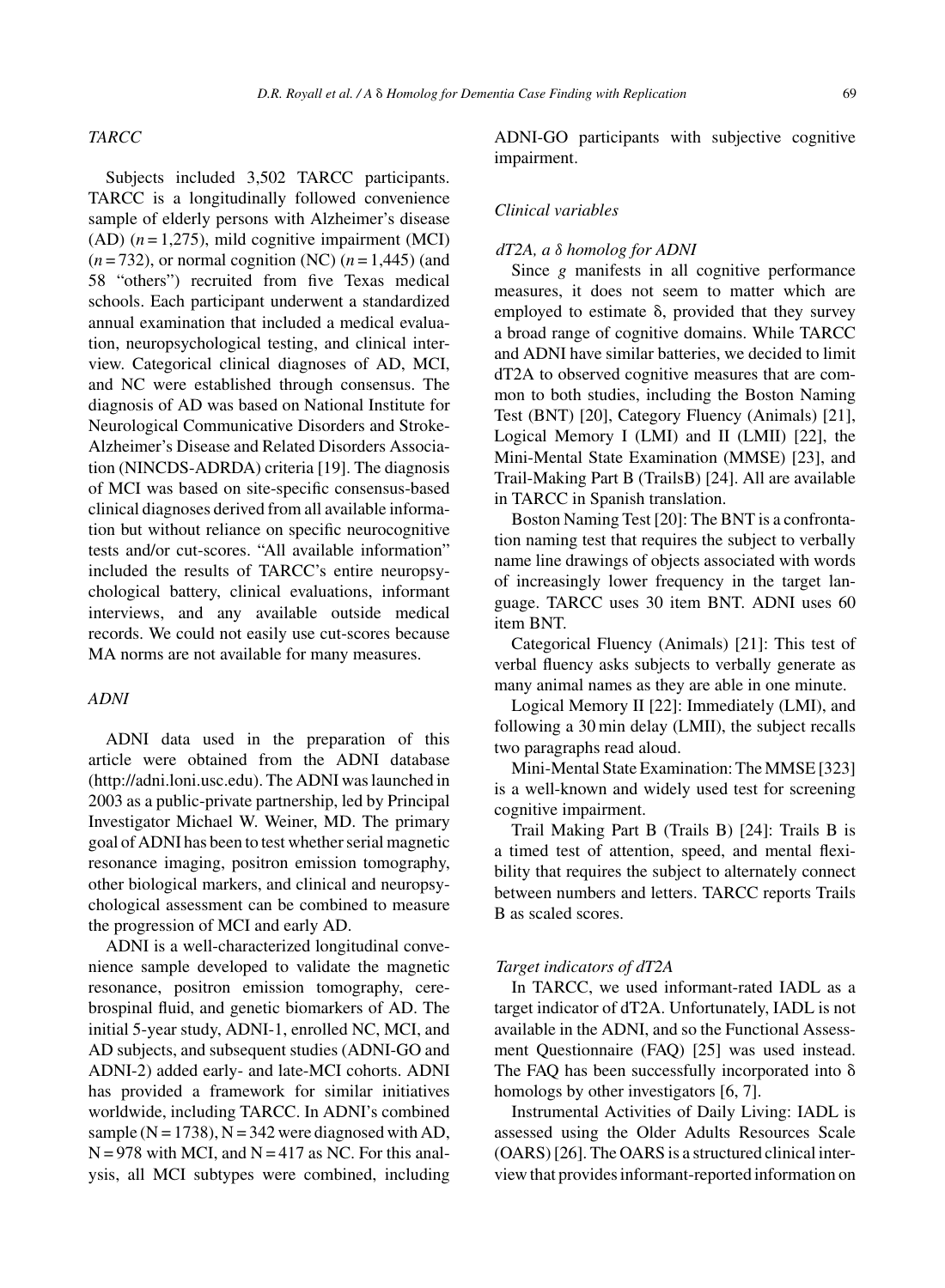7 IADLs. Each item is scored on a four-point Likert scale with zero signifying "no impairment".

The Functional Activities Questionnaire [25]: The FAQ is an informant-rated measure of a participant's ability to perform IADLs. The FAQ is commonly used in dementia evaluations [27, 28].

## *Observed clinical measures*

Observed clinical measures are often used as covariates or to provide external validation. The following measures are available in both TARCC and ADNI.

Self (informant)-reported age, education, and gender are self-explanatory. Ethnicity is coded dichotomously according to self-reported Hispanic affiliation. TARCC has a substantial number of MA participants. MA ethnicity has pronounced effects on serum protein biomarkers in TARCC [11–13, 29]. There are no racial distinctions in TARCC, and no reported racial effects on plasma protein biomarkers in ADNI.

The Clinical Dementia Rating Scale Sum of Boxes [5]: The CDR is used to evaluate dementia severity. The rating assesses the patient's cognitive ability to function in six domains: memory, orientation, judgment and problem solving, community affairs, home and hobbies, and personal care. Information is collected during an interview with the patient and their caregiver (15 min).

Geriatric Depression Scale (GDS): Depressive symptoms were assessed in both studies by the Geriatric Depression Scale (GDS) [30, 31]. GDS scores range from zero-30. Higher scores are worse. The GDS is valid in demented persons [32].

#### *Statistical analyses*

Construction of dT2A: These analyses were conducted in TARCC's most recent dataset  $(N = 3,502)$ and in a combined sample of ADNI-1, ADNI-2, and ADNI-GO data  $(N = 1,737)$ .

The analysis was performed using Analysis of Moment Structures (AMOS) software [33]. The maximum likelihood estimator was chosen for these models. All observed indicators were adjusted for age, education, ethnicity, gender, and GDS. Covariances between the residuals were allowed to be estimated if they were significant and improved model fit.

The observed variables were fit to a linear confirmatory bifactor measurement model specified in [1]. Measurement errors are assumed uncorrelated and the latent variables means and variances were fixed to 0 and 1 respectively allowing all loadings to be freely estimated.

## *Missing data*

We used Full Information Maximum Likelihood (FIML) methods to address missing data. FIML uses the entire observed data matrix to estimate parameters with missing data. In contrast to listwise or pairwise deletion, FIML yields unbiased parameter estimates and preserves the overall power of the analysis [34, 35].

## *Fit indices*

The validity of structural models was assessed using two common test statistics. A non-significant chi-square signifies that the data are consistent with the model [36]. However, the ratio of the chi-square to the degrees of freedom in the model is also of interest. A CMIN/DF ratio <5.0 suggests an adequate fit to the data [37]. The comparative fit index (CFI), with values ranging from between 0 and 1, compares the specified model with a model of no change [38]. CFI values below 0.95 suggest model misspecification. Values of 0.95 or greater indicate adequate to excellent fit. A root mean square error of approximation (RMSEA) of 0.05 or less indicates a close fit to the data, with models below 0.05 considered "good" fit, and up to 0.08 as "acceptable" [39]. All three fit statistics should be simultaneously considered to assess the adequacy of the models to the data.

#### *Factor determinacy*

One potential limitation to the common factor model is that an infinite number of unique factor score composites can be derived from any factor. These can be divided into "determinant" and "indeterminant" fractions [40]. Several statistical methods are available to test determinacy. We used Grice's "Refined Factor Score Evaluation Program (equation 5)" [41]. This method maximizes composite validity and is recommended when the factor composite scores are to be used as "observed" variables in subsequent analyses (i.e., as LGC indicators). We report three indices from this program's output: R-Squared (RSQR), the Multiple R (MultiR), and a minimum correlation (MC). Acceptable values should be ≥0.50.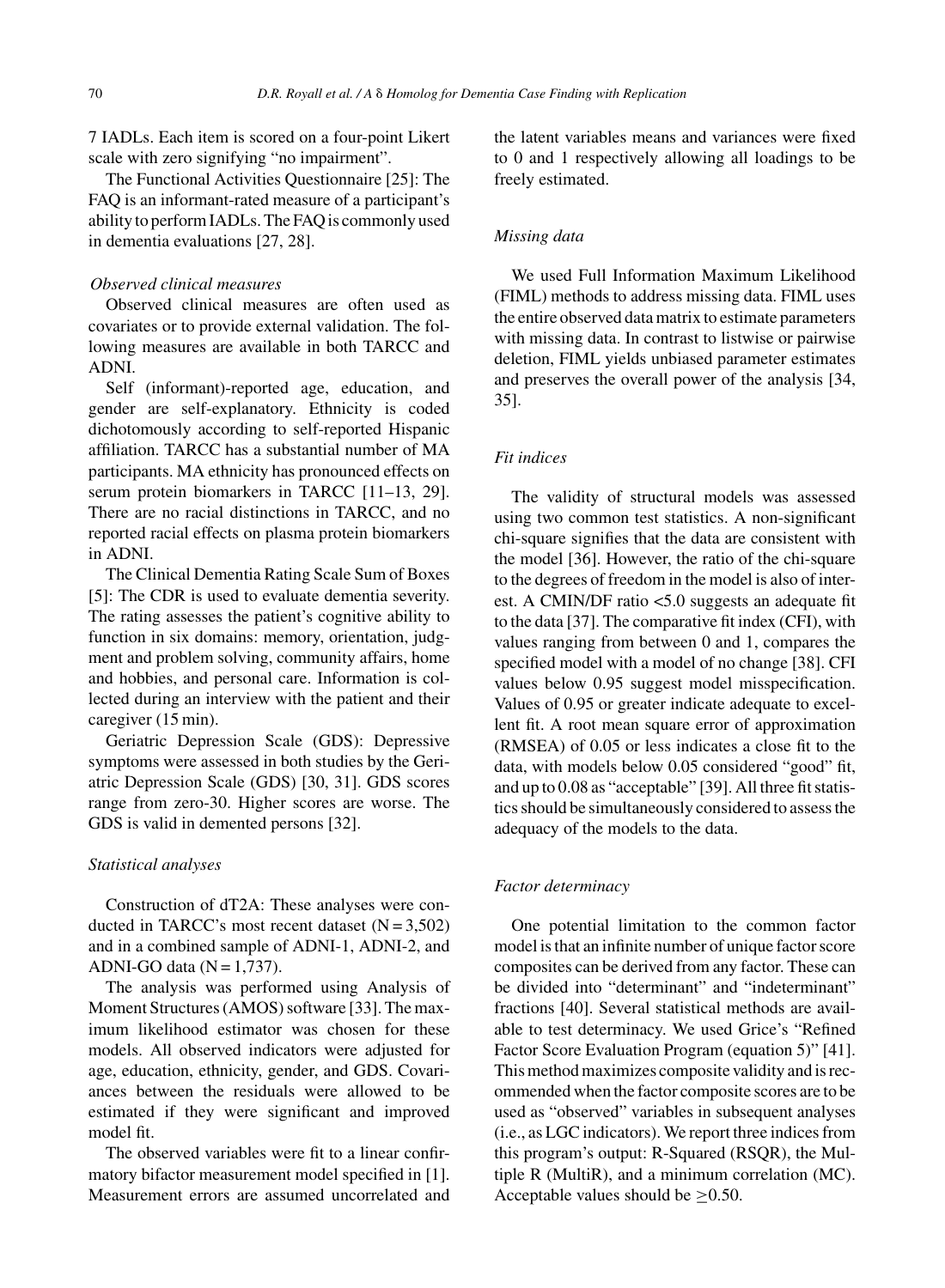## *Factor equivalence*

The factor equivalence of dT2A was tested across two random 50% subsets of TARCC's participants (i.e., Group 1,  $N = 1,747$ ; Group 2,  $N = 1,755$ ). The indicators' loadings on dT2A were constrained to be equal across groups and  $\chi^2$  fit was compared in constrained versus unconstrained models.

## **RESULTS**

Descriptive statistics are presented by group in Table 1, and by diagnoses in Tables 2 (TARCC) and 3 (ADNI). Cohen's d and t tests of significance are reported in Table 1, where estimable, for TARCC (total sample) versus ADNI. These samples differed significantly on all measures. There were no significant differences across the TARCC random splits on any variable. Both splits differed from ADNI on all measures. ADNI appears to have a relatively high fraction of MCI cases, which were recruited explicitly into ADNI-2 and ADNI-GO. TARCC has a much higher prevalence of MA participants.

dT2A's unadjusted and constrained TARCC models had excellent fit  $[\chi^2 = 73.6 \ (20), \ p < 0.001;$  $CFI = 0.996$ ; RMSEA = 0.028]. All the observed cognitive performance measures loaded significantly on dT2A, ranging from BNT  $(r = -0.31)$  to LMII  $(r = -0.84$ ; all  $p < 0.001$ ). dT2A exhibited excellent factor determinacy (Table 2). dT2A's factor weights all replicated in a random split of TARCC's sample  $[\Delta CHI SQ = 11.8 (6), p > 0.05]$ . The constrained unadjusted model correlated  $r = 0.99$  with CDR-SB (*p* < 0.001). For comparison, IADL correlated  $r = 0.86$  ( $p < 0.001$ ) with CDR-SB across TARCC's entire sample.

The dT2A composite achieved an  $AUC = 0.981$ (0.976–0.985) for the discrimination between AD and NC. IADL alone achieved an  $AUC = 0.936$ (0.927–0.945) for the same discrimination. This was statistically inferior to dT2A's by DeLong et al.'s method (*p* < 0.001). dT2A's IADL adjusted bivariate AUC was 0.983. Both dT2A  $(p < 001)$  and IADL  $(p < 0.001)$  made significant contributions. The fully adjusted constrained dT2A correlated  $r = 0.86$ (*p* < 001) with CDR-SB (Fig. 1).

In ADNI, dT2A's model had excellent fit  $[\chi^2 =$  $12.464 (7)$ ,  $p < 0.001$ ; CFI = 0.999; RMSEA = 0.019]. All the observed cognitive performance measures loaded significantly on dT2A, ranging from BNT  $(r = -0.53)$  to MMSE  $(r = 0.86;$  all  $p < 0.001$ ). The unadjusted dT2A exhibited excellent factor determinacy, and correlated  $r = 0.96$  with CDR-SB (*p* < 0.001). For comparison, the FAQ correlated  $r = 0.83$  ( $p < 0.001$ ) with CDR-SB. dT2A's composite achieved an  $AUC = 1.0$  (0.995–1.00) for the discrimination of AD from NC (Table 2). The FAQ alone achieved an AUC = 0.985 (0.974–0.993) for the same discrimination. This was statistically inferior to dT2A's by DeLong et al.'s method  $(p=0.001)$ . dT2A's FAQ adjusted bivariate AUC was 0.9997. However, only dT2A made a significant contribution  $(p<0.001)$ . The FAQ did not enter  $(p=0.08)$ . The fully adjusted ADNI dT2A correlated  $r = 0.96$ (*p* < 001) with CDR-SB (Fig. 2).

In TARCC, dT2A contributed to 5-year prospective AD conversion risk independently of other demographic risks (Table 5). dT2A's effect attenuated all the unadjusted risks, and fully attenuated the effect of depressive symptoms (Table 6).

## **DISCUSSION**

We have employed SEM to construct a latent dementia-specific phenotype engineered to allow direct comparisons between TARCC and the ADNI. dT2A fits well in either dataset, is strongly associated with CDR-SB in both, and has a high AUC for discrimination of AD from controls in both. Thus, it may now be feasible to replicate TARCC's proteomic findings in ADNI.

Replications across these studies would be highly desirable because ADNI offers access to multimodality neuroimaging and AD-specific cerebrospinal fluid biomarkers while TARCC does not. ADNI's biomarkers could be used to test the relevance of TARCC's proteomic findings to AD-specific biomarkers and explore the neuroimaging mediators of their associations with cognitive performance. TARCC has the advantage of a larger and more ethnically diverse sample. Moreover, a third wellcharacterized cohort, i.e., the Australian Imaging, Biomarker & Lifestyle Flagship Study of Ageing (AIBL), also has RBM proteomic data. Like TARCC, its cognitive battery is based on ADNI's. Like ADNI, it measures proteomic data in plasma. It should be possible to construct dT2A in the ABIL dataset and provide yet other opportunities for the independent replication of TARCC's and ADNI's findings.

However, obstacles remain to these goals. First, while TARCC and ADNI share dT2A's indicators, those are but a fraction of the measures available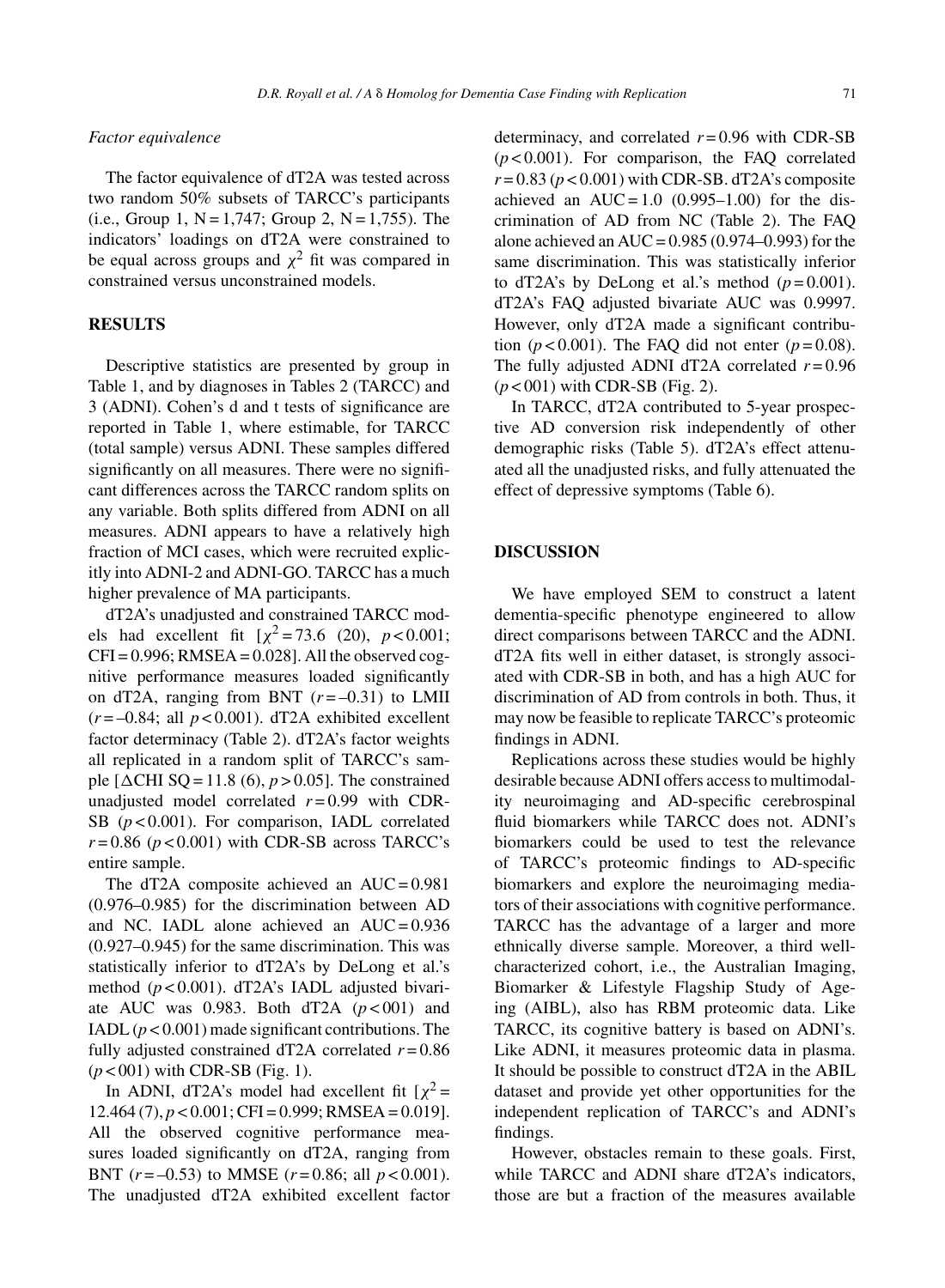|                       |                |             | <i>Bescriptive suitistics of sumpre</i> (fun secres except micre marculea) |                                            |
|-----------------------|----------------|-------------|----------------------------------------------------------------------------|--------------------------------------------|
|                       | TARCC          | TARCC       | TARCC                                                                      | <b>ADNI</b>                                |
|                       | Total          | Group 1     | Group 2                                                                    |                                            |
|                       | $N = 3502$     | $N = 1747$  | $N = 1755$                                                                 | $N = 1738$                                 |
| AD cases              | 1275 (37.0%)   | 613 (35.6%) | 662 (38.3%)                                                                | 342 (19.7%)                                |
| <b>MCI</b> cases      | 723 (21.0%)    | 371 (21.6%) | 352 (20.4%)                                                                | 978 (56.3%)                                |
| NC.                   | 1445 (41.9%)   | 734 (42.7%) | 711 (41.2%)                                                                | 417 (24.8%)                                |
| Gender $(\% \varphi)$ | 61.6           | 60.0        | 63.1                                                                       | 55.1                                       |
| Ethnicity (%MA)       | 35.7           | 36.7        | 34.7                                                                       | 3.4                                        |
|                       | Mean $(SD)$    | Mean $(SD)$ | Mean $(SD/d2)$                                                             | Mean $(SD/d1, d2, d3)$                     |
| Age                   | 70.8(9.6)      | 70.6(9.7)   | $71.0(9.5/0.04^{\dagger})$                                                 | $73.8 (7.2 / 0.35^{\ddagger}, 0.37, 0.33)$ |
| Education             | 13.3(4.3)      | 13.3(4.3)   | 13.3 $(4.3/0.00^{\dagger})$                                                | $15.9(2.9/0.71^{\ddagger}, 0.71, 0.71)$    |
| <b>MMSE</b>           | 25.6(4.7)      | 25.8(4.6)   | $25.4(4.9/0.08^{\dagger})$                                                 | $27.2(2.7/0.42^{\ddagger}, 0.37, 0.45)$    |
| Animals               | 14.9(5.5)      | 15.0(5.5)   | $14.9(5.6/0.02^{\dagger})$                                                 | $17.2 (5.9 / 0.39^{\ddagger}, 0.38, 0.40)$ |
| $BNT^*$               | 7.9(4.3)       | 8.0(4.3)    | $7.9(4.2/0.02^{\dagger})$                                                  | $26.1(4.51/**)$                            |
| CDR-SB                | 2.4(3.3)       | 2.3(3.2)    | $2.5(3.4/0.06^{\dagger})$                                                  | $1.6(1.8/0.28^{\ddagger}, 0.27, 0.33)$     |
| GDS30                 | 5.6(5.2)       | 5.6(5.3)    | $5.6(5.1/0.00^{\dagger})$                                                  | $1.4(1.4/1.09^{\ddagger}, 1.08, 1.12)$     |
| LMI                   | 7.9(4.2)       | 7.9(4.2)    | $7.8(4.2/0.02^{\dagger})$                                                  | $9.3(4.8/0.30^{\ddagger}, 0.31, 0.33)$     |
| LMII                  | 8.2(4.6)       | 8.3(4.5)    | $8.2 (4.6/0.02^{\dagger})$                                                 | $7.1(5.3/0.22^{\ddagger}, 0.24, 0.22)$     |
| Trails $B(s)$         | 144.24 (84.05) | 8.0(3.8)    | $8.0 (3.9 / 0.00^{\dagger})$                                               | $122.2(75.8/0.27^{\ddagger},\ldots)$       |

Table 1 Descriptive statistics by sample (raw scores except where indicated)

d1 = Cohen's d versus TARCC's entire sample. d2 = Cohen's d versus TARCC Group 1. d3 = Cohen's d versus TARCC Group 2. ∗Scaled scores. <sup>∗∗</sup>TARCC uses 30 item BNT, ADNI uses 60 item BNT. <sup>†</sup>*p* > 0.05; <sup>‡</sup> *p* < 0.001. ADNI, Alzheimer's Disease Neuroimaging Initiative; Animals, Animal Naming; BNT, Boston Naming Test; CDR-SB, Clinical Dementia Rating scale "Sum of Boxes"; GDS, 30 item Geriatric Depression Scale; LMI, Wechsler Logical Memory immediate recall; LMII, Wechsler Logical Memory delayed recall; MA, Mexican-American; MMSE, Mini-Mental State Examination; SD, standard deviation; TARCC, Texas Alzheimer's Research and Care Consortium; Trails B, Trail Making Test Part B. ∗Scaled scores.

|                                             | Table 2 |  |  |
|---------------------------------------------|---------|--|--|
| Descriptive statistics by diagnosis (TARCC) |         |  |  |

|                       | <b>TARCC</b>        | <b>TARCC</b>   | <b>TARCC</b>   | TARCC         |
|-----------------------|---------------------|----------------|----------------|---------------|
|                       | <b>Total Sample</b> | AD             | MCI            | Controls      |
|                       | $N = 3502$          | $N = 1275$     | $N = 732$      | $N = 1445$    |
|                       | Mean $(SD)$         | Mean $(SD)$    | Mean $(SD)$    | Mean $(SD)$   |
| Gender $(\% \varphi)$ | 61.6                | 56.2           | 58.0           | 68.3          |
| Ethnicity (%MA)       | 36.0                | 13.7           | 45.4           | 50.3          |
| Age                   | 70.79 (9.56)        | 75.44 (8.41)   | 71.34 (8.54)   | 66.42 (8.99)  |
| Education             | 13.30 (4.28)        | 14.04(3.71)    | 12.73(4.31)    | 12.92(4.63)   |
| MMSE                  | 25.57 (4.73)        | 21.49 (4.91)   | 26.81 (2.82)   | 28.55(1.91)   |
| Animals               | 14.92(5.53)         | 10.88(4.66)    | 14.85 (4.99)   | 17.45(4.85)   |
| $BNT^*$               | 7.92(4.27)          | 6.59(3.58)     | 7.84(4.03)     | 9.11(4.58)    |
| <b>CDR-SB</b>         | 2.39(3.32)          | 5.76(3.29)     | 1.24(0.88)     | 0.01(0.06)    |
| GDS30                 | 5.58(5.23)          | 6.06(5.12)     | 6.93(5.76)     | 4.52(4.80)    |
| LMI                   | 7.86(4.22)          | 4.23(2.53)     | 7.67(3.28)     | 10.74(3.39)   |
| LMII                  | 8.22(4.56)          | 3.75(2.39)     | 8.13 (3.42)    | 11.69(3.06)   |
| Trails B (sec)        | 144.24 (84.05)      | 210.21 (84.60) | 146.85 (77.30) | 100.62(46.31) |

∗TARCC uses 30 item BNT. Animals, Animal Naming; BNT, Boston Naming Test; CDR-SB, Clinical Dementia Rating scale "Sum of Boxes"; GDS, 30 item Geriatric Depression Scale; LMI, Wechsler Logical Memory immediate recall; LMII, Wechsler Logical Memory delayed recall; MA, Mexican-American; MMSE, Mini-Mental State Examination; SD, standard deviation; TARCC, Texas Alzheimer's Research and Care Consortium; Trails B, Trail Making Test Part B.

in either study. Second, TARCC and ADNI are convenience samples with differing case-mixes and demographic profiles. Third, although they share a common proteomic profile, TARCC and ADNI's blood-based biomarkers have been measured in two different biofluids (i.e., serum and plasma).

dT2A's indicators are but a fraction of the measures available in TARCC and ADNI. We have observed that the diagnostic accuracy of a  $\delta$  homolog can be affected by its indicators. In general, accuracy improves with larger and more comprehensive batteries. Such batteries are less likely to be compromised by domain-specific variance, and more likely to attain Spearman's *g*. Had there been a greater direct correspondence across these studies, we might have engineered a better homolog.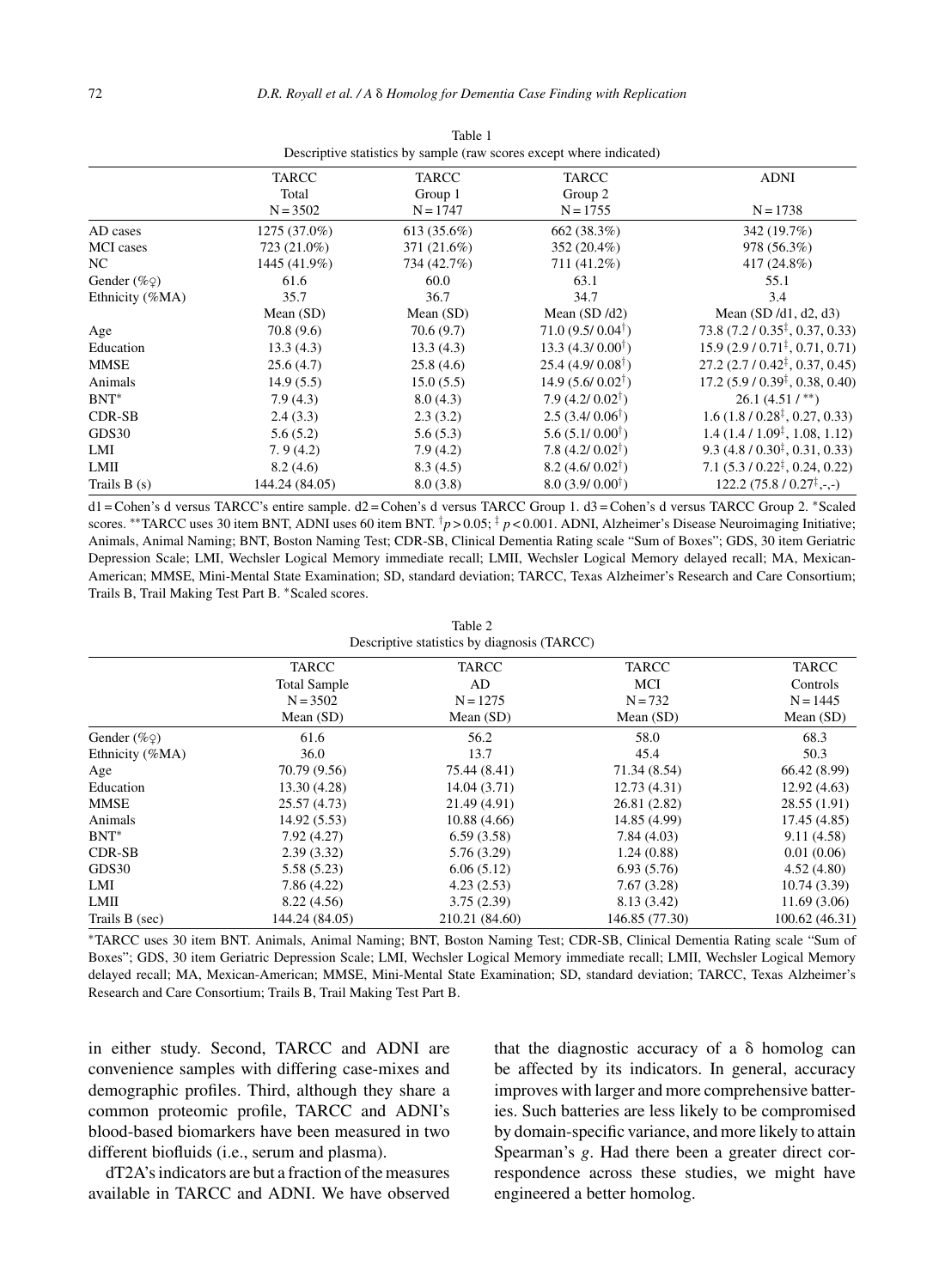

Fig. 1. Fully Adjusted dT2A Homolog and its Association with CDR-SB in TARCC\*. \*dT2A bifactor  $\delta$  homolog model in random 50% splits of TARCC's sample and with parameters constrained across splits. All observed indicators are adjusted for age, education, ethnicity, GDS scores, and gender (paths not shown for clarity). Animals, Animal Naming; BNT, Boston Naming Test; CHI QS, Chi Square; CFI, Comparative Fit Index; EDUC, Education (years); GDS, 30 item Geriatric Depression Scale; IADL, Instrumental Activities of Daily Living; LMI, Wechsler Logical Memory immediate recall; LMII, Wechsler Logical Memory delayed recall; MMSE, Mini-Mental State Exam; RMSEA, Root Mean Square Evaluative Assessment; TARCC, Texas Alzheimer's Research and Care Consortium; Trails B, Trail-Making Test part B.

Regardless,  $\delta$  homologs seem to be robustly "indifferent" to their indicators. The current homolog still exhibits a high degree of diagnostic accuracy. The same feature is widely acknowledged to be a property of *g*, and is a notable feature of "intelligence" as measured by these constructs. This property explains

one major advantage of our approach.  $\delta$  homologs can be engineered to accommodate a wide range of agendas.  $\delta$  can be constructed as easily from bedside assessments as from formal psychometrics [1, 6, 42, 43]. The resulting loss of diagnostic accuracy may be justified by lesser administrative burdens and an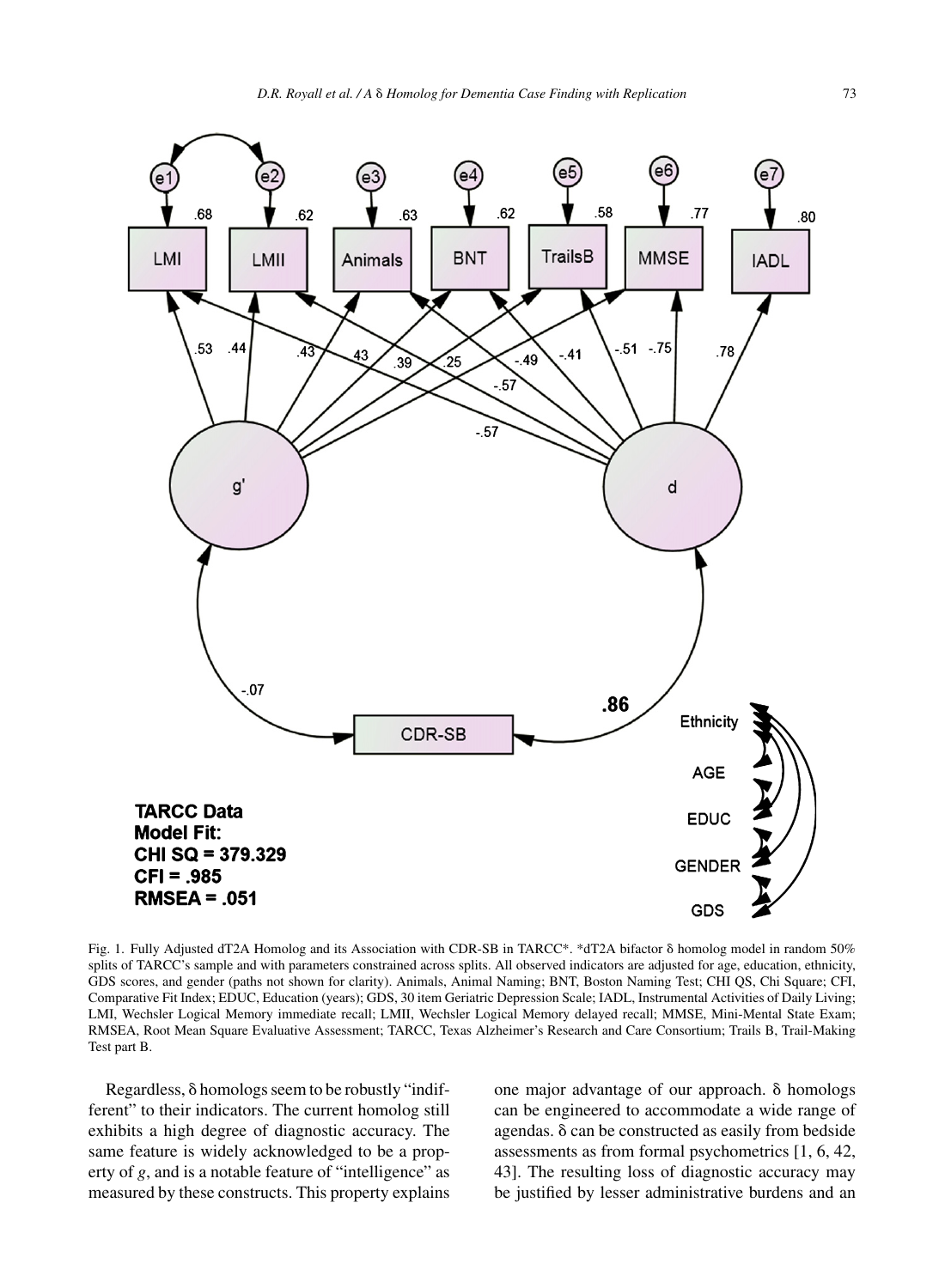

Fig. 2. Fully Adjusted dT2A Homolog and its Association with CDR-SB in ADNI\*. \*All observed indicators are adjusted for age, education, ethnicity, GDS scores, and gender (paths not shown for clarity). ADNI, Alzheimer's Disease Neuroimaging Initiative; Animals, Animal Naming; BNT, Boston Naming Test; CHI QS, Chi Square; CFI, Comparative Fit Index; EDUC, Education (years); FAQ, Functional Abilities Questionnaire; GDS, 30 item Geriatric Depression Scale; LMI, Wechsler Logical Memory immediate recall; LMII, Wechsler Logical Memory delayed recall; MMSE, Mini-Mental State Exam; RMSEA, Root Mean Square Evaluative Assessment; Trails B, Trail-Making Test part B.

increase in the number and availability of qualified administrators.

 $\delta$  can be even be constructed from the items sets of individual cognitive measures [44] or from verbal batteries, i.e., in anticipation of telephone administration [45]. However, the loss of diagnostic accuracy may be consequently greater, presumably due to contamination by domain-specific variance, which would be orthogonal to  $g$  (and  $\delta$ ) when derived from a more comprehensive battery.

Another potential obstacle is that TARCC and ADNI are convenience samples with differing casemixes and demographic profiles. However, the latent variable approach minimizes non-systematic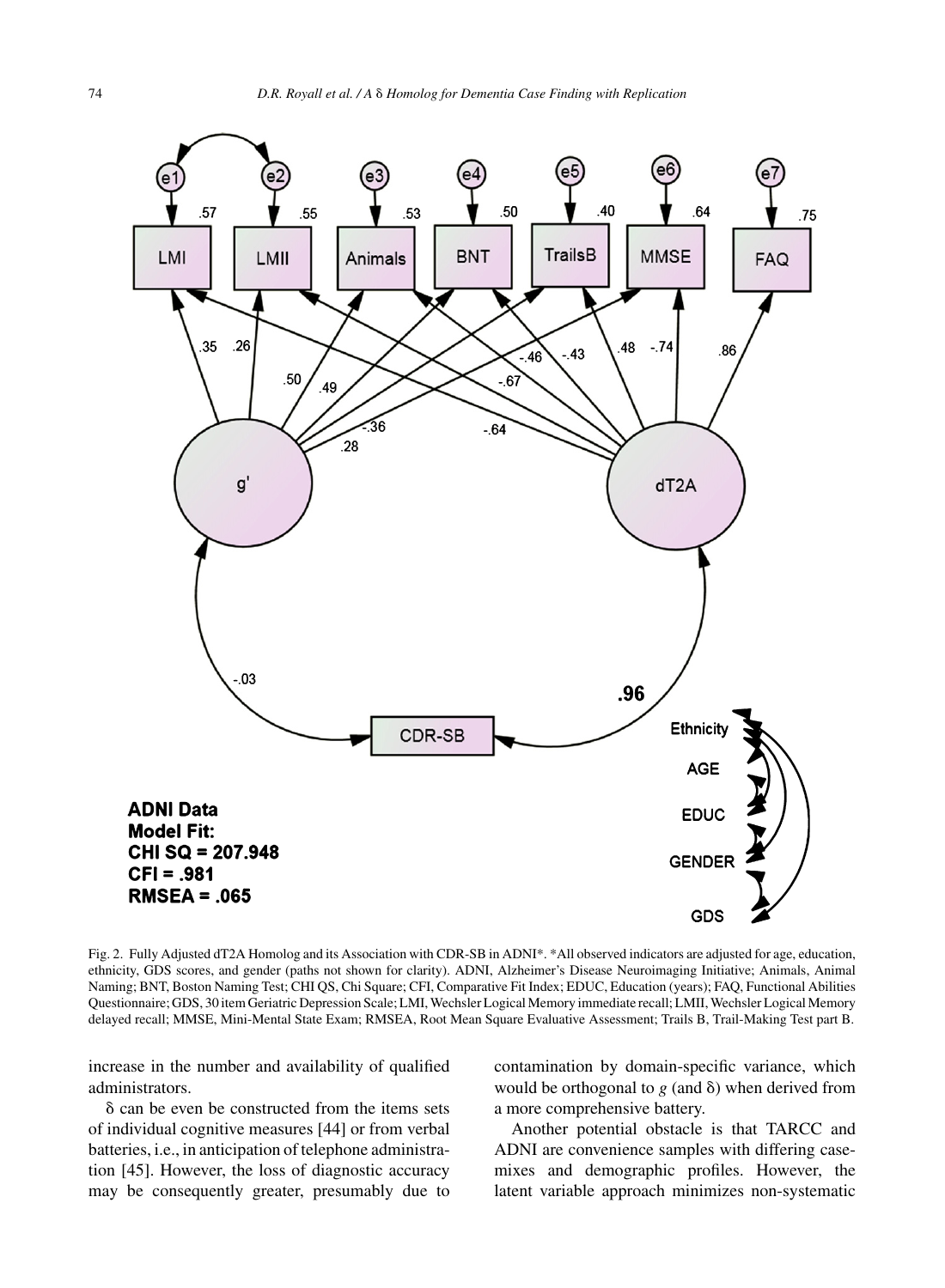|                       |                                                                 | Descriptive statistics by diagnosis (ADNI) |                                                    |                                                     |
|-----------------------|-----------------------------------------------------------------|--------------------------------------------|----------------------------------------------------|-----------------------------------------------------|
|                       | <b>ADNI</b><br><b>Total Sample</b><br>$N = 1738$<br>Mean $(SD)$ | ADNI<br>AD<br>$N = 342$<br>Mean $(SD)$     | <b>ADNI</b><br>$MCI^*$<br>$N = 978$<br>Mean $(SD)$ | <b>ADNI</b><br>Controls<br>$N = 417$<br>Mean $(SD)$ |
| Gender $(\% \varphi)$ | 55.1                                                            | 44.7                                       | 42.8                                               | 49.9                                                |
| Ethnicity (%MA)       | 3.4                                                             | 3.5                                        | 3.3                                                | 3.4                                                 |
| Age                   | 73.8 (7.19)                                                     | 75.03 (7.79)                               | 72.91 (7.42)                                       | 74.76 (5.73)                                        |
| Education             | 15.91 (2.86)                                                    | 15.18 (2.99)                               | 16.00(2.82)                                        | 16.28(2.73)                                         |
| MMSE                  | 27.17(2.67)                                                     | 23.22(2.07)                                | 27.75 (1.81)                                       | 29.07 (1.12)                                        |
| Animals               | 17.15(5.93)                                                     | 12.25 (4.98)                               | 17.39(5.22)                                        | 20.60(5.50)                                         |
| $BNT**$               | 25.97 (4.51)                                                    | 22.24(6.05)                                | 26.43 (3.68)                                       | 27.94 (2.66)                                        |
| CDR-SB                | 1.64(1.79)                                                      | 4.39(1.67)                                 | 1.36 (0.95)                                        | 0.03(0.13)                                          |
| GDS30                 | 1.42(1.40)                                                      | 1.65(1.44)                                 | 1.63(1.41)                                         | 0.75(1.12)                                          |
| LMI                   | 9.28(4.83)                                                      | 4.08(2.80)                                 | 9.10(3.91)                                         | 13.98(3.25)                                         |
| LMII                  | 7.07(5.33)                                                      | 1.37(1.89)                                 | 6.46(4.10)                                         | 13.18(3.33)                                         |
| Trails $B(s)$         | 122.23 (75.78)                                                  | 191.46 (89.69)                             | 113.61 (65.42)                                     | 85.68 (43.18)                                       |

Table 3

∗Includes all subtypes and subjective cognitive impairment (SCI). ∗∗ADNI uses 60 item BNT. ADNI, Alzheimer's Disease Neuroimaging Initiative; Animals, Animal Naming; BNT, Boston Naming Test; CDR-SB, Clinical Dementia Rating scale "Sum of Boxes"; GDS, 30 item Geriatric Depression Scale; LMI, Wechsler Logical Memory immediate recall; LMII, Wechsler Logical Memory delayed recall; MA, Mexican-American; MMSE, Mini-Mental State Examination; SD, standard deviation; Trails B, Trail Making Test Part B.

Table 4 Validation of dT2A's Properties in TARCC versus ADNI

| Comparison                 | TARCC $(N = 3503)^*$                | $ADNI (N = 1737)$                                              |
|----------------------------|-------------------------------------|----------------------------------------------------------------|
|                            |                                     | DT2A Model Fit: 73.6(20); 0.996; 0.028 12.464(7); 0.999; 0.019 |
| $CHISO$ (df);              |                                     |                                                                |
| <b>CFI: RMSEA</b>          |                                     |                                                                |
| DT <sub>2</sub> A's Factor | 0.999, 0.997; 0.994                 | 0.999: 0.999: 0.999                                            |
| Determinacy                |                                     |                                                                |
| $[71]$ (MultR;             |                                     |                                                                |
| RSOR:                      |                                     |                                                                |
| MinCor)                    |                                     |                                                                |
|                            | AUC for AD v NC 0.981 (0.976-0.985) | $1.0(0.995 - 1.00)$                                            |
| $(95\% \text{ CI})$        |                                     |                                                                |
| Correlation with           | $r = 0.99, p < 0.001$               | $r = 0.96, p < 0.001$                                          |
| CDR-SB                     |                                     |                                                                |

∗Constrained across random 50% splits.

Table 5 Logistic regression of dT2A's significant association with 5-year prospective AD conversion from non-demented states [normals and mild cognitive impairment (TARCC data)]

| Parameter            | Estimate | <b>SE</b> | $\mathbf{v}^2$ | p       |
|----------------------|----------|-----------|----------------|---------|
| Intercept            | $-1.266$ | 0.183     | 47.939         | < 0.001 |
| Age $>80$ y          | 0.770    | 0.215     | 12.853         | < 0.001 |
| Ethnicity            | $-1.132$ | 0.205     | 30.504         | < 0.001 |
| $GDS_{30} > 10$      | $-0.009$ | 0.238     | 0.001          | 0.970   |
| APOE $\varepsilon$ 4 | 0.692    | 0.185     | 14.058         | < 0.001 |
| dT2A                 | $-2.623$ | 0.213     | 152.073        | < 0.001 |

measurement bias, including cultural and linguistic bias. TARCC has a relatively high prevalence of Hispanic participants, many of whom were tested in Spanish, and with significantly lower educational attainment. Regardless,  $\delta$ 's factor loadings, obtained from data collected in TARCC, have been exported

| Table 6<br>Odds ratios (OR) |                           |                              |  |
|-----------------------------|---------------------------|------------------------------|--|
| Risk<br>Factor              | Unadjusted<br>OR (95% CI) | dT2A Adjusted<br>OR (95% CI) |  |
| Age $>80$ y                 | $2.977(2.02 - 4.38)$      | $2.160(1.41-3.29)$           |  |
| Ethnicity                   | $0.540(0.38 - 0.77)$      | $0.323(0.21 - 0.48)$         |  |
| GDS30 > 10                  | $1.656(1.09-2.53)$        | $0.991(0.62 - 1.58)^*$       |  |
| APOE $\varepsilon$ 4        | $2.350(1.69-3.28)$        | 1.998 (1.39-2.87)            |  |
| dT2A                        |                           | $0.073(0.05 - 0.11)$         |  |

∗Non-significant.

to Japanese data without loss of diagnostic accuracy  $[47]$ , and  $\delta$  homologs perform similarly in wellcharacterized European [43] and Asian [48] samples.

Therefore, we did not attempt to demonstrate factor equivalence across these samples. We reasoned instead that the effects of study-specific demographic differences would be pushed up into  $\delta$ 's residuals, potentially changing its indicator loadings, but without necessarily compromising its performance. This seems to be validated by  $\delta$ 's similar performance across cohorts.

TARCC and ADNI also differ in their case-mixes. Since d-scores are standardized to each study's distribution, the optimal diagnostic threshold may not replicate across samples. However, we have reported that factor weights derived *post hoc* (as in this application) in poorly-characterized epidemiological samples can be exported into well-characterized samples for validation and the resulting thresholds exported back to the original sample without performance compromise [46].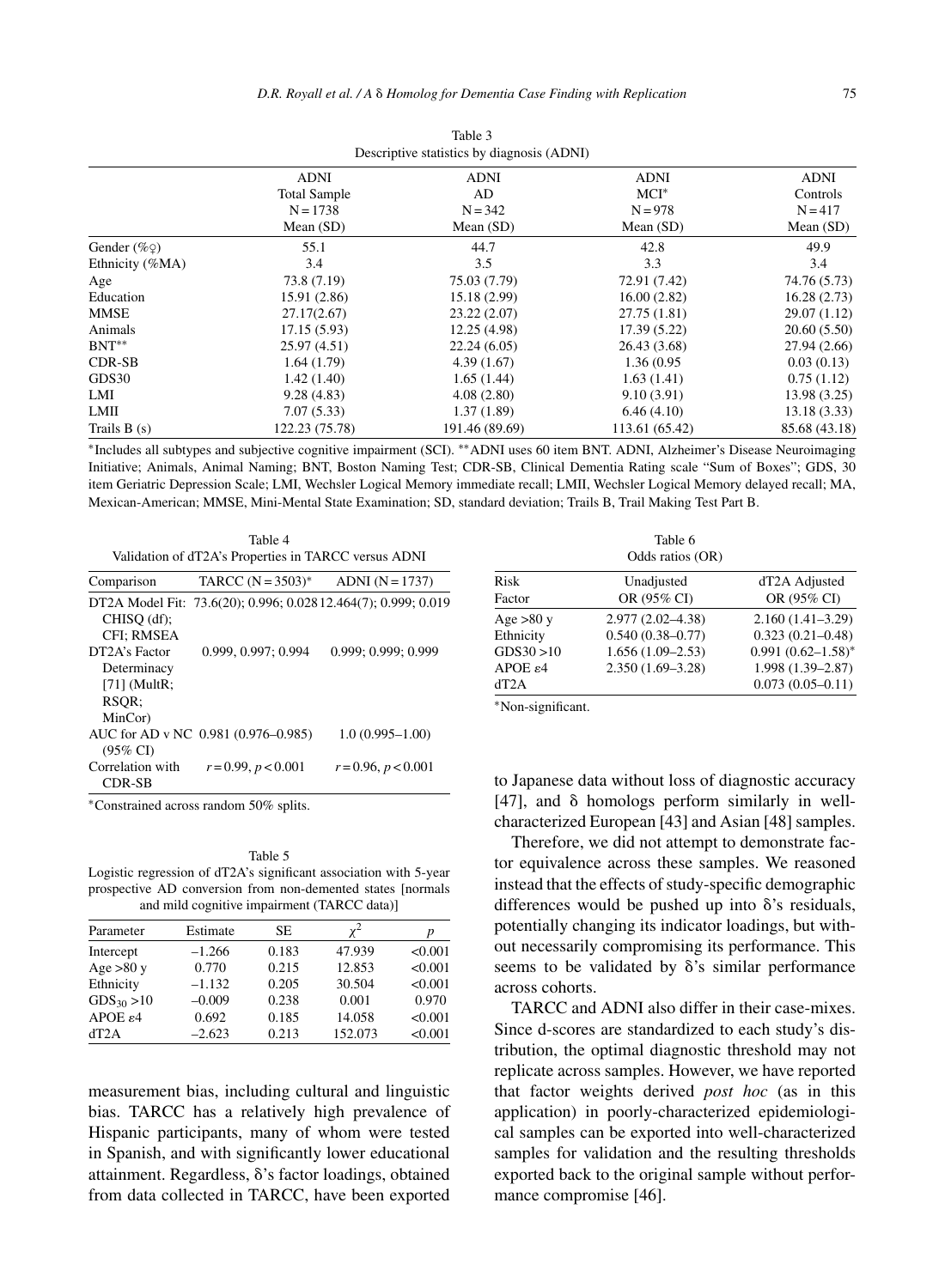Moreover, there may be cross-sample variation with regard to the within diagnosis prevalence of AD-specific biomarkers. Even though both the current samples are likely to be highly enriched with AD cases, no AD-specific biomarkers are available in TARCC, while a clinical diagnosis of "AD" is not confirmed by amyloid imaging in a substantial fraction of cases [49, 50]. We cannot be sure that a clinical diagnosis of "AD" is bioequivalent across these cohorts.

Regardless,  $\delta$  appears to be "agnostic" to dementia's etiology  $[6, 7]$ . Just as  $\delta$  distinguishes functionally-salient cognitive variance from cognitive impairment *per se*, its biomarkers (including any disease-specific ones) should distinguish dementiasalient biological processes from non-dementing ones, e.g., the disease-specific cognitive changes recently shown to orthogonal to  $\delta$  [7]. Thus, the distinction between  $\delta$  and disease-specific cognitive changes may allow for the identification of functionally-salient dementia-specific biomarkers.

Moreover, clinical dementia in either cohort is likely to be "overdetermined" by multiple contributors to  $\delta$ 's variance [51]. Age, the APOE  $\varepsilon$ 4 allele, and depressive symptoms contribute variance to  $\delta$ independently of each other [12]. Each of their effects is mediated by largely non-overlapping sets of serum proteins [13–16]. Cross-study differences in the prevalence of these risks could alter  $\delta$ 's biomarker associations.

dT2A attenuates multiple prospective "AD risks" in TARCC, and fully explains the nearly twofold conversion risk associated with depressive symptoms. However, to the extent that dT2A failed to fully attenuate the other risks, they can be said to contribute to conversion *independently of disabling cognitive decline*. That insight implies demographic bias in clinicians' estimates of cognitive status. Second, ADspecific neurodegeneration may not mediate either age's or depression's effects on  $\delta$  [43, 52]. Moreover, without either autopsy or AD-specific cerebrospinal fluid or neuroimaging biomarkers, it remains unclear from TARCC data whether AD-specific neurodegeneration is involved in any of these dementing processes.

We have associated an ethnicity equivalent  $\delta$ homolog (i.e., "dEQ") with multiple serum proteins in TARCC [13]. Similarly, O'Bryant et al. have identified yet another set of proteins related to clinical "AD" [53]. The latter have not yet been tested for their relationship to  $\delta$ , but it seems very likely that they will be related, given their relatively high AUC

for the discrimination of AD from controls in TARCC [54] and other cohorts [55, 56]. The relationship of these biomarkers to those we have associated with  $\delta$ [11] is yet untested, but there is little overlap across the two sets. O'Bryant et al. find evidence for their panel's association with dementia in Hispanics [57], while we do not for ours [11, 12].

Finally, TARCC and ADNI's blood-based biomarkers have been measured in two different biofluids (i.e., serum and plasma). Some observers opine that blood biomarker studies are plagued by failure to replicate findings. Regardless, none have employed our (latent variable) SEM methods. Those can be applied equally to biomarkers as to cognitive batteries. Moreover, few studies have employed samples as large as TARCC's, which is twice as large as ADNI's. We remain optimistic that this approach will finally allow for biomarker replications cross-cohort and across biofluids.

## **ACKNOWLEDGMENTS**

This project was supported in part by funding provided to the Texas Alzheimer's Research and Care Consortium by the Darrell K Royal Texas Alzheimer's Initiative, directed by the Texas Council on Alzheimer's Disease and Related Disorders and by the Julia and Van Buren Parr endowment for the study of Alzheimer's disease. The funders had no role in study design, data collection and analysis, decision to publish, or preparation of the manuscript.

## *Texas Alzheimer's Research and Care Consortium List of Investigators*

Baylor College of Medicine: Valory Pavlik PhD, Paul Massman PhD, Eveleen Darby MA/MS, Monica Rodriguear MA, Aisha Khaleeq Ansari MD; Texas Tech University Health Sciences Center: John C. DeToledo MD, Hemachandra Reddy PhD, Henrick Wilms MD, PhD, Kim Johnson PhD, Victoria Perez; University of North Texas Health Science Center: Thomas Fairchild PhD, Janice Knebl DO, Sid E. O'Bryant PhD, James R. Hall PhD, Leigh Johnson PhD, Robert C. Barber PhD, Douglas Mains DrPH, Lisa Alvarez; University of Texas Southwestern Medical Center: Munro Cullum PhD, Roger Rosenberg MD, Benjamin Williams MD, PhD, Mary Quiceno MD, Joan Reisch PhD, Linda S. Hynan PhD, Ryan Huebinger PhD, Janet Smith, Trung Nguyen MD, PhD; University of Texas Health Science Center – San Antonio: Donald Royall MD, Raymond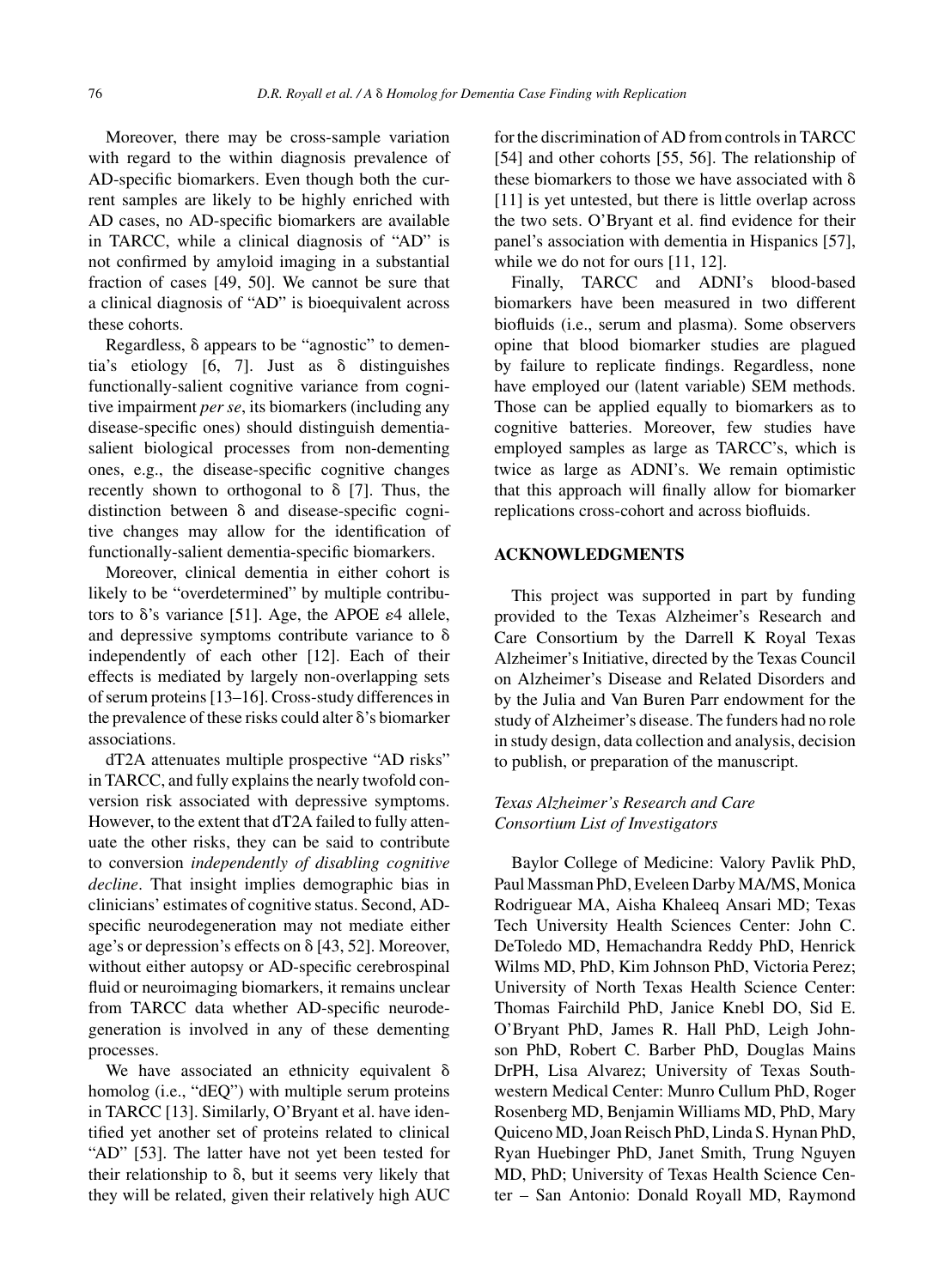Palmer PhD, Marsha Polk; Texas A&M University Health Science Center: Alan Stevens PhD, Marcia Ory PhD/MPH; University of Texas at Austin/Dell Medical School: David Paydarfar MD, John Bertelson MD, Martin Woon PhD, Gayle Ayres DO; Alyssa Aguirre LCSW; University of North Carolina: Kirk C. Wilhelmsen MD, PhD, Jeffrey L. Tilson PhD.

Data collection and sharing for this project was funded by the Alzheimer's Disease Neuroimaging Initiative (ADNI) (National Institutes of Health Grant U01 AG024904) and DOD ADNI (Department of Defense award number W81XWH-12-2-0012). ADNI is funded by the National Institute on Aging, the National Institute of Biomedical Imaging and Bioengineering, and through generous contributions from the following: AbbVie, Alzheimer's Association; Alzheimer's Drug Discovery Foundation; Araclon Biotech; BioClinica, Inc.; Biogen; Bristol-Myers Squibb Company; CereSpir, Inc.; Cogstate; Eisai Inc.; Elan Pharmaceuticals, Inc.; Eli Lilly and Company; EuroImmun; F. Hoffmann-La Roche Ltd and its affiliated company Genentech, Inc.; Fujirebio; GE Healthcare; IXICO Ltd.; Janssen Alzheimer Immunotherapy Research & Development, LLC.; Johnson & Johnson Pharmaceutical Research & Development LLC.; Lumosity; Lundbeck; Merck & Co., Inc.; Meso Scale Diagnostics, LLC.; NeuroRx Research; Neurotrack Technologies; Novartis Pharmaceuticals Corporation; Pfizer Inc.; Piramal Imaging; Servier; Takeda Pharmaceutical Company; and Transition Therapeutics. The Canadian Institutes of Health Research is providing funds to support ADNI clinical sites in Canada. Private sector contributions are facilitated by the Foundation for the National Institutes of Health ([http://www.fnih.org\)](http://www.fnih.org). The grantee organization is the Northern California Institute for Research and Education, and the study is coordinated by the Alzheimer's Therapeutic Research Institute at the University of Southern California. ADNI data are disseminated by the Laboratory for Neuro Imaging at the University of Southern California.

Authors' disclosures available online ([https://](https://www.j-alz.com/manuscript-disclosures/17-1053r4) [www.j-alz.com/manuscript-disclosures/17-1053r4\)](https://www.j-alz.com/manuscript-disclosures/17-1053r4).

## **REFERENCES**

- [1] Royall DR, Palmer RF, O'Bryant SE (2012) Validation of a latent variable representing the dementing process. *J Alzheimers Dis* **30**, 639-649.
- [2] Royall DR, Lauterbach EC, Kaufer DI, Malloy P, Coburn KL, Black KJ; Committee on Research of the

American Neuropsychiatric Association (2007) The cognitive correlates of functional status: A review from the Committee on Research of the American Neuropsychiatric Association. *J Neuropsychiatry Clin Neurosci* **19**, 249-265.

- [3] Spearman C (1904) General intelligence, objectively determined and measured. *Am J Psychol* **15**, 201-293.
- [4] Royall DR, Palmer RF (2014) "Executive functions" cannot be distinguished from general intelligence: Two variations on a single theme within a symphony of latent variance. *Frontiers Behav Neurosci* **8**, 369.
- [5] Hughes CP, Berg L, Danziger WL, Coben LA, Martin RL (1982) A new clinical scale for the staging of dementia. *Br J Psychiatry* **140**, 566-572.
- [6] Gavett BE, Vudy V, Jeffrey M, John SE, Gurnani A, Adams  $J(2015)$  The  $\delta$  latent dementia phenotype in the NACC UDS: Cross-validation and extension. *Neuropsychology* **29**, 344-352.
- [7] John SE, Gurnani AS, Bussell C, Saurman JL, Griffin JW, Gavett BE (2016) The effectiveness and unique contribution of neuropsychological tests and the  $\delta$  latent phenotype in the differential diagnosis of dementia in the Uniform Data Set. *Neuropsychology* **30**, 946-960.
- [8] Waring S, O'Bryant SE, Reisch JS, Diaz-Arrastia R, Knebl J, Doody R; for the Texas Alzheimer's Research Consortium (2008) The Texas Alzheimer's Research Consortium longitudinal research cohort: Study design and baseline characteristics. *Texas Public Health J* **60**, 9-13.
- [9] Bishnoi R, Palmer RF, Royall DR (2015) IL-15 as a serum biomarker of Alzheimer disease. *PLoS One* **10**, e0117282.
- [10] Bishnoi R, Palmer RF, Royall DR (2015) Vitamin D binding protein as a serum biomarker of Alzheimer disease. *J Alzheimers Dis* **43**, 37-45.
- [11] Royall DR, Palmer RF (2015) Ethnicity moderates dementia's biomarkers. *J Alzheimers Dis* **43**, 275-287.
- [12] Royall DR, Palmer RF (2016) Thrombopoeitin is associated with  $\delta$ 's intercept, and only in Non-Hispanic Whites. *Alzheimers Dement (Amst)* **3**, 35-42.
- [13] Royall DR, Al-Rubaye S, Bishnoi R, Palmer RF (2016) Serum protein mediators of dementia and Aging Proper. *Aging* **8**, 3241-3254.
- [14] Royall DR, Al-Rubaye S, Bishnoi R, Palmer RF (2016) Serum protein biomarkers of  $\delta$  fully mediate multiple AD conversion risks and offer targets for intervention [abstract]. *J Prevention Alzheimers Dis* **3**, 283.
- [15] Royall DR, Al-Rubaye S, Bishnoi R, Palmer RF (2017) Few serum proteins mediate APOE's association with dementia. *PLoS One* **12**, e0172268.
- [16] Royall DR, Al-Rubaye S, Bishnoi R, Palmer RF (2017) Serum protein mediators of depression's association with dementia. *PLoS One* **12**, e0175790.
- [17] O'Bryant SE, Lista S, Rissman RA, Edwards M, Zhang F, Hall J, Zetterberg H, Lovestone S, Gupta V, Graff-Radford N, Martins R, Jeromin A, Waring S, Oh E, Kling M, Baker LD, Hampel H (2015) Comparing biological markers of Alzheimer's disease across blood fraction and platforms: Comparing apples to oranges. *Alzheimers Dement (Amst)* **3**, 27-34.
- [18] Weiner MW, Veitch DP (2015) Introduction to special issue: Overview of Alzheimer's Disease Neuroimaging Initiative. *Alzheimers Dement* **11**, 730-733.
- [19] McKhann D, Drockman D, Folstein M, Katzman R, Price D, Stadlan EM (1984) Clinical diagnosis of Alzheimer's disease: Report of the NINCDS-ADRDA Work Group.*Neurology* **34**, 939-944.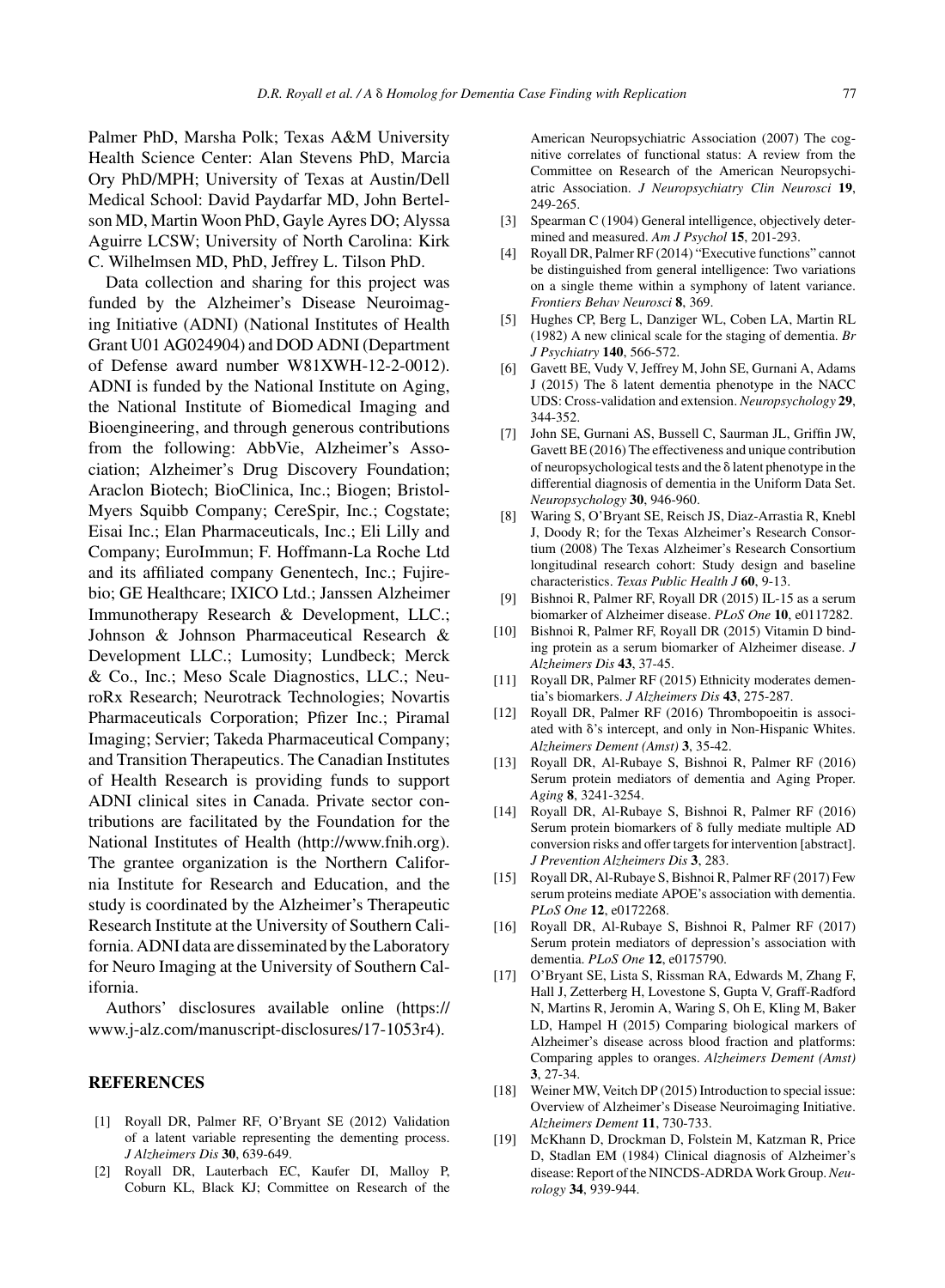- [20] Kaplan EF, Goodglass H, Weintraub S (1983) *The Boston Naming Test*. Experimental edition. Kaplan & Goodglass. 2nd ed., Boston, Lea & Febiger, Philadelphia.
- [21] Morris JC, Heyman A, Mohs RC, Hughes JP, vanBelle G, Fullenbaum G, Heyman A (1989) The Consortium to Establish a Registry for Alzheimer's Disease (CERAD). Part I. Clinical and neuropsychological assessment of Alzheimer's disease. *Neurology* **39**, 1159-1165.
- [22] Wechsler D (1997) *Wechsler Memory Scale Third Edition*. The Psychological Corporation, San Antonio, TX.
- [23] Folstein MF, Folstein SE, McHugh PR (1975) Minimental state: A practical method for grading the cognitive state of patients for the clinician. *J Psychiatry Res* **12**, 189-198.
- [24] Reitan RM (1958) Validity of the Trail Making test as an indicator of organic brain damage. *Perceptual Motor Skills* **8**, 271-276.
- [25] Pfeffer RI, Kurosaki TT, Harrah CH, Chance JM, Filos S (1982) Measurement of functional activities in older adults in the community. *J Gerontol* **37**, 323-329.
- [26] Lawton MP, Brody EM (1969) Assessment of older people: Self-maintaining and instrumental activities of daily living. *Gerontologist* **9**, 179-186.
- [27] Juva K, Mäkelä M, Erkinjuntti T, Sulkava R, Yukoski R, Valvanne J, Tilvis R (1997) Functional assessment scales in detecting dementia. *Age Ageing* **26**, 393-400.
- [28] Teng E, Becker BW, Woo E, Cummings JL, Lu PH (2010) Subtle deficits in instrumental activities of daily living in subtypes of mild cognitive impairment. *Dement Geriatr Cogn Disord* **30**, 189-197.
- [29] O'Bryant SE, Xiao G, Edwards M, Devous M, Gupta VB, Martins R, Zhang F, Barber R; Texas Alzheimer's Research and Care Consortium (TARCC) (2013) Biomarkers of Alzheimer's disease among Mexican Americans. *J Alzheimers Dis* **34**, 841-849.
- [30] Sheikh JI, Yesavage JA (1986) Geriatric Depression Scale (GDS): Recent evidence and development of a shorter version. *Clin Gerontologist* **5**, 165-173.
- [31] Maixner SM, Burke WJ, Roccaforte WH, Wengel SP, Potter JF (1995) A comparison of two depression scales in a geriatric assessment clinic. *Am J Geriatr Psychiatr* **3**, 60-67.
- [32] Burke WJ, Houston MJ, Boust SC, Roccaforte WH (1989) Use of the Geriatric Depression Scale in dementia of the Alzheimer type. *J Am Geriatr Soc* **37**, 856-860.
- [33] Arbuckle JL (2006) *Analysis of Moment Structures-AMOS* (Version 7.0) [Computer Program], SPSS, Chicago.
- [34] Schafer JL, Graham JW (2002) Missing data: Our view of the state of the art. *Psychol Methods* **7**, 147-177.
- [35] Graham JW (2009) Missing data analysis: Making it work in the real world. *Ann Rev Psychology* **6**, 549-576.
- [36] Bollen KA, Long JS (1993) *Testing Structural Equation Models*. Sage Publications, Thousand Oaks, CA.
- [37] Wheaton B, Muthén B, Alwin DF, Summer GF (1977) Assessing reliability and stability in panel models. In *Sociology Methodology*, Heise DR, ed. Jossey-bass, San Francisco, CA.
- [38] Bentler PM (1990) Comparative fit indexes in structural models. *Psychol Bull* **107**, 238-246.
- [39] Browne M, Cudeck R (1993) Alternative ways of assessing model fit. In *Testing structural equation models*, Bollen KA, Long JS, eds. Sage Publications, Thousand Oaks, CA, pp. 136-162.
- [40] McDonald RP, Bolt DM (1998) The determinacy of variables in structural equation models. *Multivariate Behav Res* **33**, 385-401.
- [41] Grice JW (2001) Computing and evaluation factor scores. *Psychol Methods* **6**, 430-450.
- [42] Royall DR, Matsuoka T, Palmer RF, Kato Y, Taniguchi S, Ogawa M, Fujimoto H, Okamura A, Shibata K, Nakamura K, Nakaaki S, Koumi H, Mimura M, Fukui K, Narumoto J  $(2015)$  Greater than the sum of its parts:  $\delta$  Improves upon a battery's diagnostic performance. *Neuropsychology* **29**, 683-692.
- [43] Koppara A, Wolfsgruber S, Kleineidam L, Schmidtke K, Frölich L, Kurz A, Schulz S, Hampel H, Heuser I, Peters O, Reischies FM, Jahn H, Luckhaus C, Hull M, Gertz H-J, ¨ Schröder J, Pantel J, Rienhoff O, Rüther E, Henn F, Wiltfang J, Maier W, Jessen F, Kornhuber J, Wagner M (2016) The latent dementia phenotype  $\delta$  is associated with CSF biomarkers of Alzheimer disease and predicts conversion to AD dementia in subjects with MCI. *J Alzheimers Dis* **49**, 547-560.
- [44] Royall DR, Palmer RF, Matsuoka T, Kato Y, Taniguchi S, Ogawa M, Fujimoto H, Okamura A, Shibata K, Nakamura K, Nakaaki S, Koumi H, Mimura M, Fukui K, Narumoto J  $(2016)$  Greater than the sum of its parts:  $\delta$  can be constructed from item level data. *J Alzheimers Dis* **49**, 571-579.
- [45] Royall DR, Palmer RF (2018) Construction of a potential telephone assessment of dementia prevalence and severity. *J Neuropsychiatry Clin Neurosci* **30**, 202-207.
- [46] Royall DR, Palmer RF, Markides KS (2017) Exportation and validation of latent constructs for dementia case finding in a Mexican American population-based cohort. *J Gerontol B Psychol Sci Social Sci* **72**, 947-955.
- [47] Royall DR, Palmer RF, Matsuoka T, Kato Y, Taniguchi S, Ogawa M, Fujimoto H, Okamura A, Shibata K, Nakamura K, Nakaaki S, Koumi H, Mimura M, Fukui K, Narumoto J (2016) Greater than the sum of its parts:  $\delta$  scores are exportable across cultural and linguistic boundaries. *J Alzheimers Dis* **49**, 561-570.
- [48] Peh CX, Abdin E, Vaingankar JA, Verma S, Chua BY, Sagayadevan V, Seow E, Zhang Y, Shahwan S, Ng LL, Prince M, Chong SA, Subramaniam M (2016) Validation of a latent construct for dementia in a population-wide dataset from Singapore. *J Alzheimers Dis* **55**, 823-833.
- [49] Witte MM, Trzepacz P, Case M, Yu P, Hochstetler H, Quinlivan M, Sundell K, Henley D (2014) Association between clinical measures and florbetapir F18 PET neuroimaging in mild or moderate Alzheimer's disease dementia. *J Neuropsychiatry Clin Neurosci* **26**, 214-220.
- [50] Degenhardt EK, Witte MM, Case MG, Yu P, Henley DB, Hochstetler HM, D'Souza DN, Trzepacz PT (2016) Florbetapir F18 PET amyloid neuroimaging and characteristics in patients with mild and moderate Alzheimer dementia. *Psychosomatics* **57**, 208-216.
- [51] White LR, Edland SD, Hemmy LS, Montine KS, Zarow C, Sonnen JA, Uyehara-Lock JH, Gelber RP, Ross GW, Petrovitch H, Masaki KH, Lim KO, Launer LJ, Montine TJ (2016) Neuropathologic comorbidity and cognitive impairment in the Nun and Honolulu-Asia Aging Studies. *Neurology* **86**, 1000-1008.
- [52] Royall DR, Palmer RF (2013) Alzheimer's disease pathology does not mediate the association between depressive symptoms and subsequent cognitive decline. *Alzheimers Dement* **9**, 318-325.